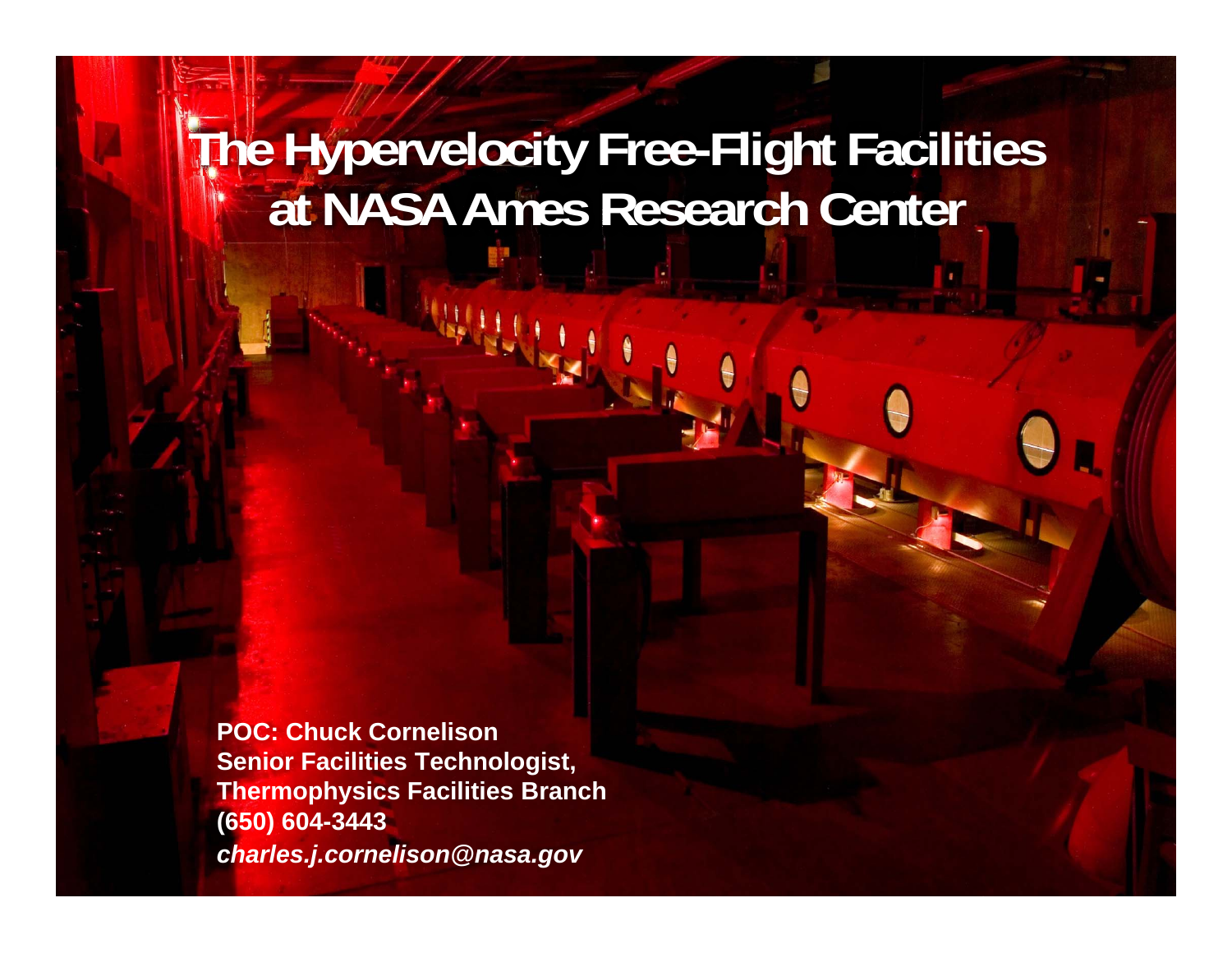

## **Hypervelocity Free-Flight Facilities**

#### *Ames Research Center*

## **General Description:**

The HFFF Complex consists of two active ballistic ranges; the Aerodynamic Facility (HFFAF) and the Gun Development Facility (HFFGDF). These are NASA's only aeroballistic ranges.

The HFFAF is the only aeroballistic range the nation currently capable of testing in gases other than air and at sub-atmospheric pressures. It is used primarily to study the aerodynamics, aerothermodynamics and gas-dynamics associated with hypervelocity flight (such as incurred during atmospheric entry). A broad range of model velocities are attainable with its arsenal of powder guns and light-gas guns. Data derived from observations of model flight include: aerodynamic parameters (i.e. lift, drag & pitching moment coefficients, dynamic stability criterion, etc.), flow-field characteristics (shock structures, spectral emission details of shock layers & wakes), model ablation behavior, and surface temperature distributions (heat transfer rates, transition locations). There are sixteen, orthogonal, shadow-graph imaging stations (with 12" and 15" diameter windows) spaced every 5 ft along the test section.

The HFFGDF is <sup>a</sup> very useful compliment to the HFFFAF. In it's current configuration it utilizes an atmospheric test section which has virtually unobstructed, orthogonal views and allows for high lifting/swerving models. Models are detected using photodiode light screens, and data is captured using 8 (or more), orthogonally positioned, visible ICCD cameras which take multiple exposures (typically 10 to 16 for each camera). This yields high-fidelity recordings of model trajectories. In an alternate configuration, the atmospheric test section can be replaced with <sup>a</sup> flight tube and impact chamber to enable light-gas gun development studies and hypervelocity impact testing.

**Hypervelocity Free-Flight Aerodynamic Facility** Aero & Aerothermodynamics



**Hypervelocity Free-Flight Gun Development Facility Aerodynamics** 

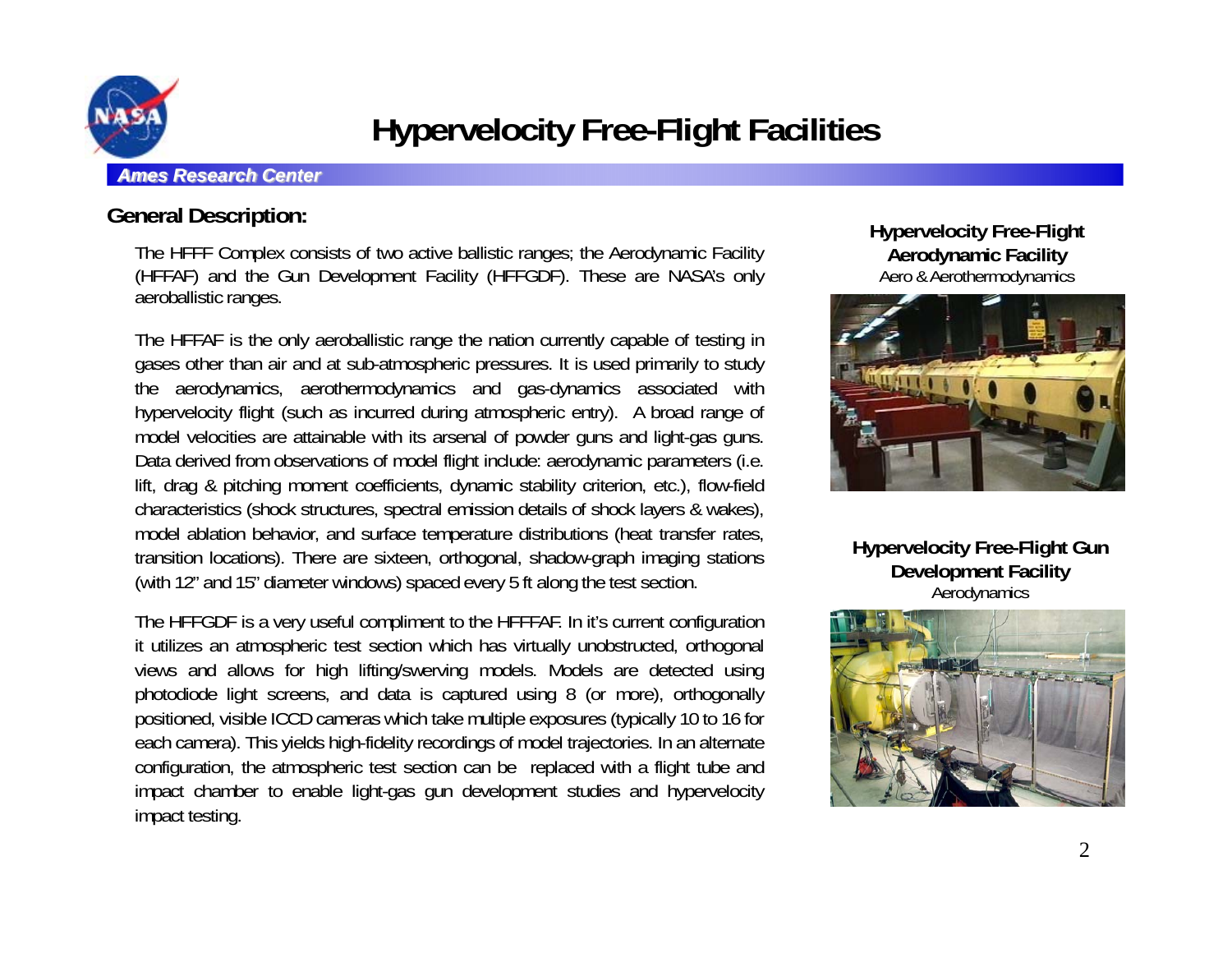

## **Hypervelocity Free-Flight Aerodynamic Facility**

CLONG

es ricord TUBE-

TREATED CITY TREE TO MANUSCRANGE CACILITY

#### *Ames Research Center*

**OPERATOR:** Space Technology Division, Thermo-Physics Facilities Branch

**STATUS: Operational (since 1964)** 

**LOCATION:** N-237

### **PERFORMANCE SUMMARY:**

Light-gas Guns .28, .50, 1.0 and 1.5 cal. Powder Guns 20, 25, 44 and 61 mm Velocity 700 to 26,000 ft/sec Max. Reynolds Number 2 x 106 1/ft Model Acceleration 1.5 x 106 g Model Mass 5 to 100 gm Test Gas Air, N2, CO2, arbitrary Pressure/Temperature 0.03 - 760 torr/Ambient Sabot Separation **Aerodynamic** 

### **TEST SECTION DIMENSIONS:**

| Length          | 75 ft. (22.8 m)             |
|-----------------|-----------------------------|
| <b>Diameter</b> | $3.5$ ft. $(1.1 \text{ m})$ |

**PREVIOUS SUPPORT:** Apollo, PAET, Viking, Pioneer Venus, Galileo, AOTV/AFE, NASP, ISS, RLV/X-33, MSL, NGLT, ISP, RTF, CEV, FAP.

AST CHAMBER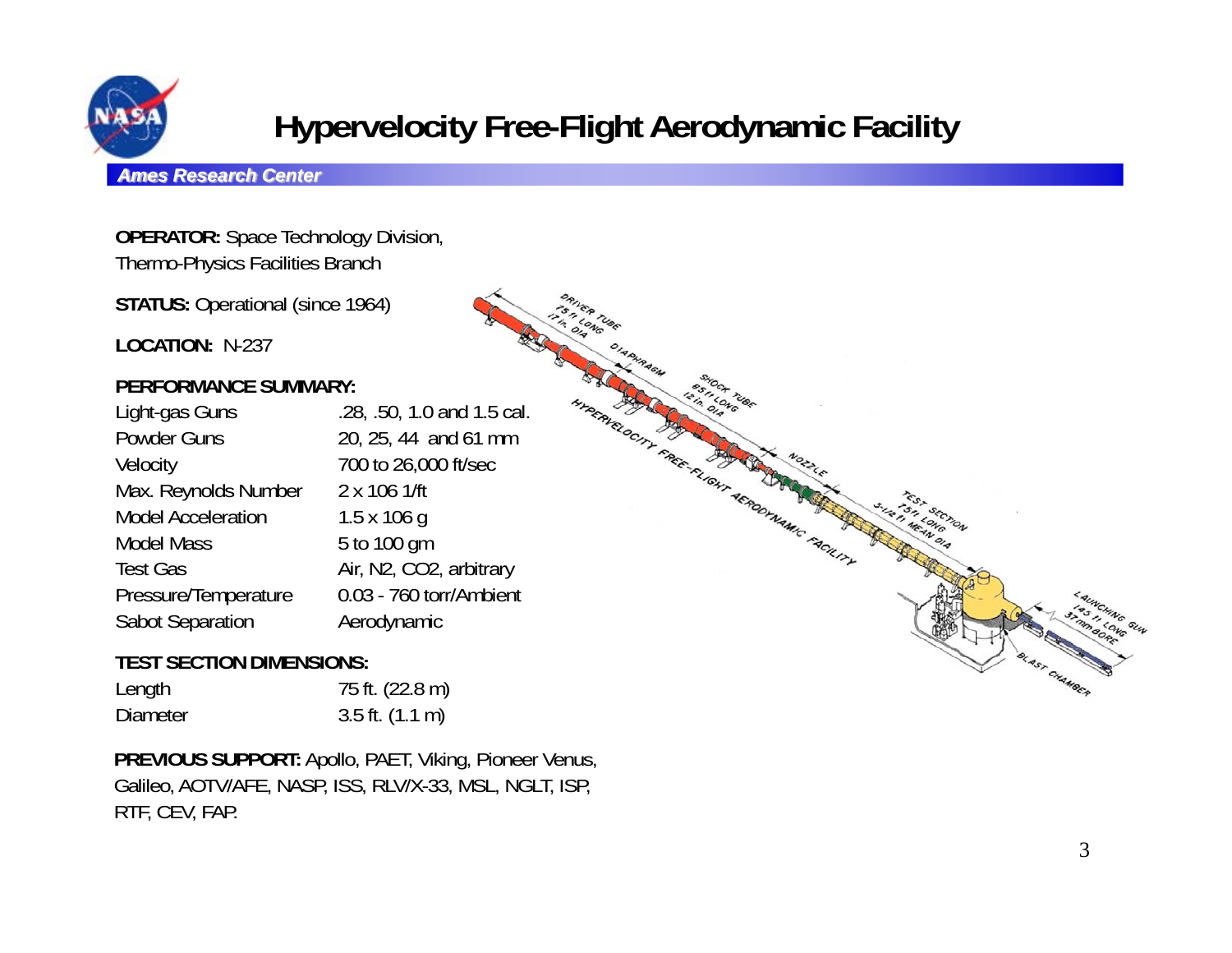

## **Hypervelocity Free-Flight Aerodynamic Facility**

#### *Ames Research Center*

## **HFFAF Data Gathering Systems:**

Trajectory & Aerodynamic Coefficients-

- Type: Focused shadowgraph (film-based) Light Source: Spark gap (capacitive discharge)
- Shuttering: Kerr cell, 40 ns exposure (electrooptical)
- Detection: Photomultiplier-tube/halogen light sheet

### Aeroballistic Models



Shadowgraph Image



#### Aerothermodynamics-

- Thermal Imaging: Distributed Visible ICCD & IR cameras
- Subsystem: Helium plumes (to eliminate gas cap radiation)
- Primary Data: Surface temperature profiles, from which one can infer heat transfer rates & transition locations



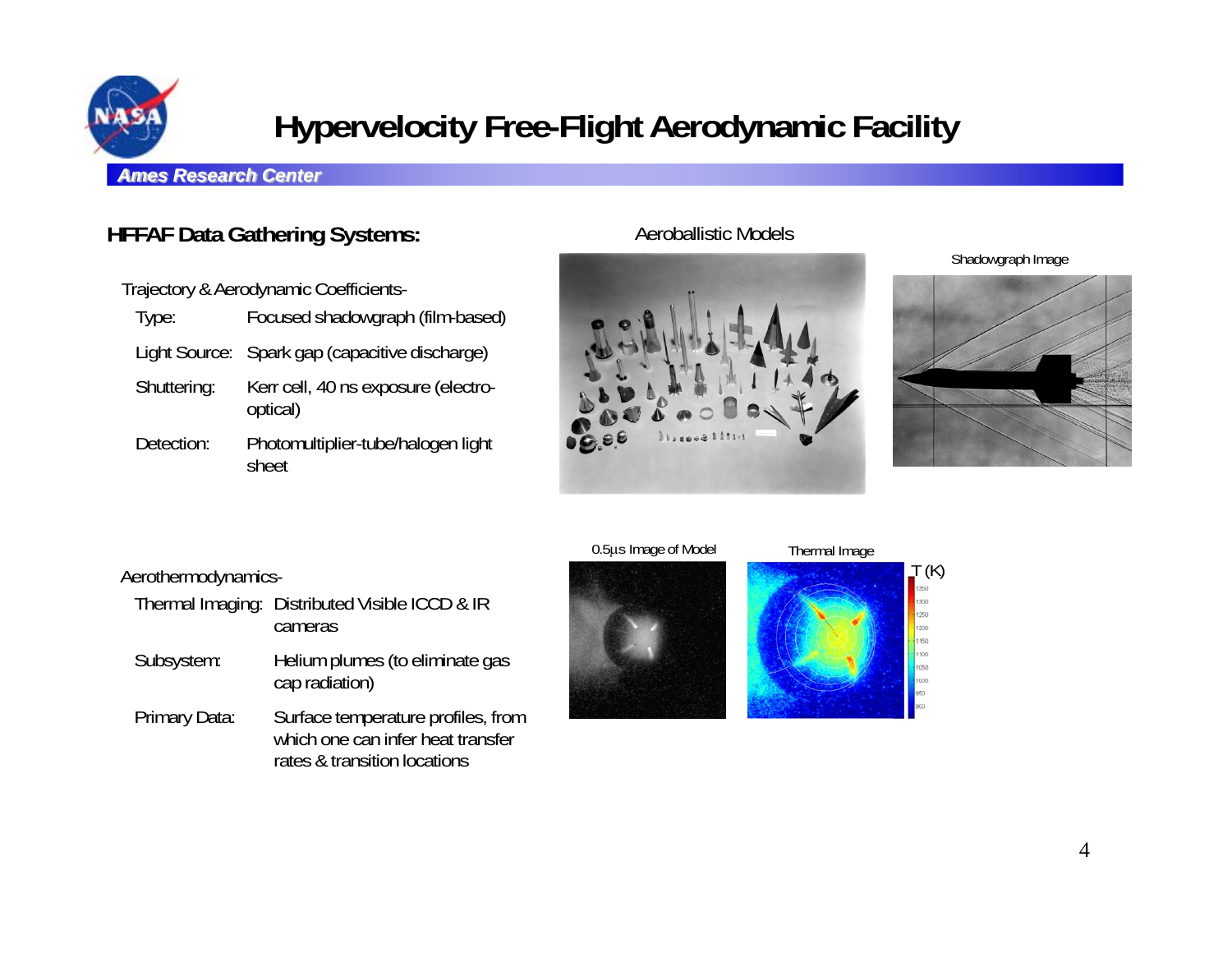

## **Hypervelocity Free-Flight Gun Development Facility**

Side View

Top View

#### *Ames Research Center*

**OPERATOR:** Space Technology Division, Thermo-Physics Facilities Branch **STATUS: Operational (reactivated 2004) LOCATION:** N-237

### **PERFORMANCE SUMMARY:**

| 20, 25, 44 and 61 mm        |
|-----------------------------|
| $25 \text{ mm}$             |
| 300 to 6,000 ft/sec         |
| 5 to 200 gm                 |
| Air                         |
| Ambient                     |
| Aerodynamic or muzzle blast |
|                             |

## **TEST SECTION DIMENSIONS:**

| Length, ft         | 16               |
|--------------------|------------------|
| Height x width, ft | $6.5 \times 6.5$ |

**CAPABILITIES:** 6-DOF trajectory data and static and dynamic aero coefficients, for high-lift, highdrag, large-amplitude, and rapidly-oscillating projectiles.

**PREVIOUS SSPO SUPPORT:** Shuttle External Tank insulating-foam aerodynamics to validate CFD for Return to Flight.



### Processed Trajectory Data



time (sec) time (sec)